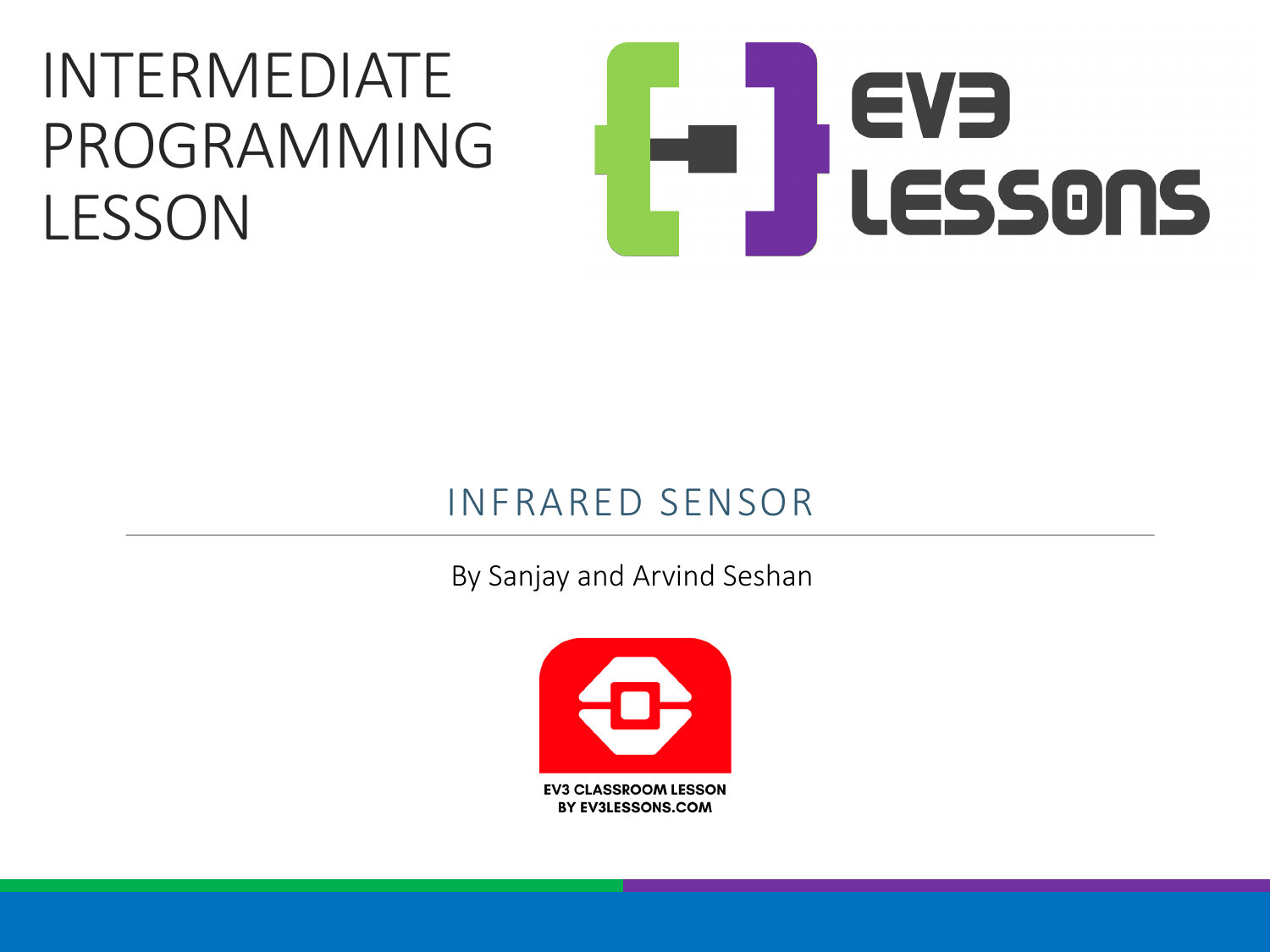#### Lesson Objectives

- 1. Learn how to use an Infrared Sensor
- 2. Learn to make a remote control system and a program that follows the beacon.
- 3. Learn to use the Infrared Sensor in all three major modes
- 4. Learn the limitations of the Infrared Sensor

Prerequisites: Switches, Loops, Compare blocks, and Math blocks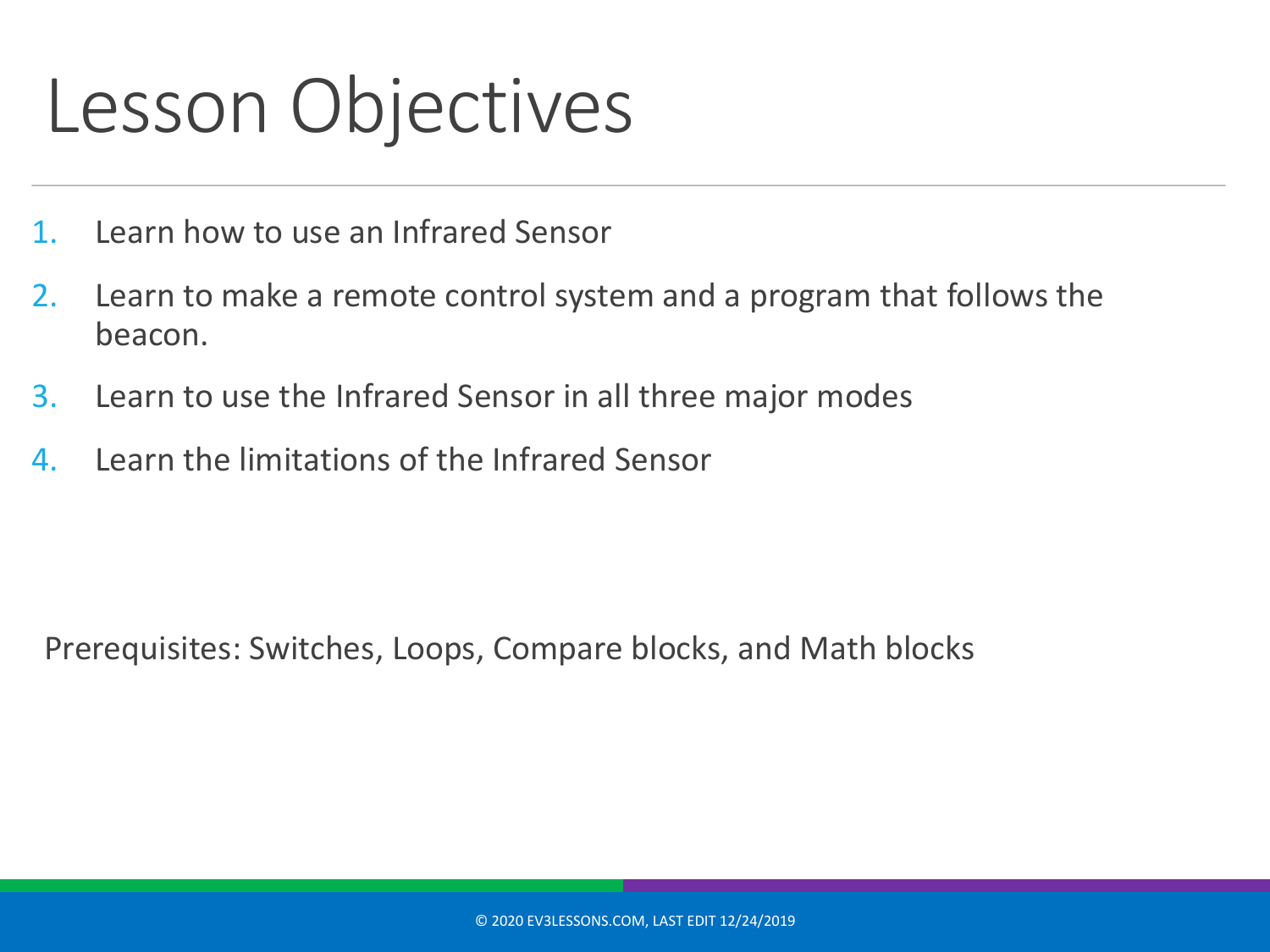## What does the Infrared Sensor do?

Measures proximity to beacon or object

Measures the angle of the beacon relative to the sensor

Measures which button is pressed on remote.

Beacon/remote can be set to 1 of 4 channels. Infrared sensor code must specify which channel to use. This allows you to use multiple remotes in the same room



Infrared Sensor



Beacon/Remote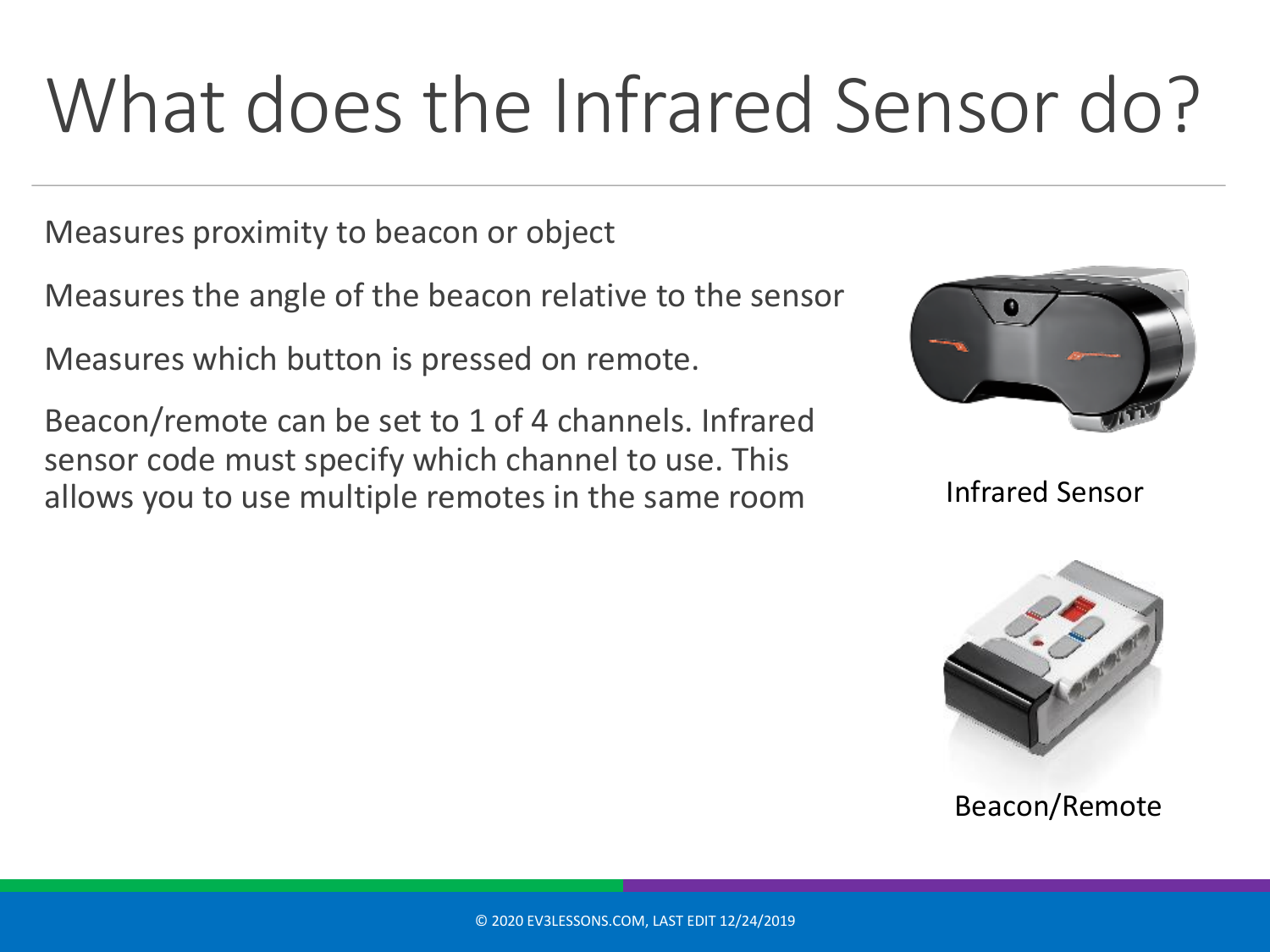#### Modes

Works up to about 70cm away (or 100 proximity units)

Proximity Mode

◦ Proximity to object (uses infrared reflection and is in % reflectance)

Beacon Mode

- Beacon buttons pressed
- Is the beacon active?
- Heading [angle] to beacon
- Proximity to beacon

Beacon # is the channel of the remote The first input is the port the sensor is connected to

The Infrared Sensor block can be found in the blue ser tab

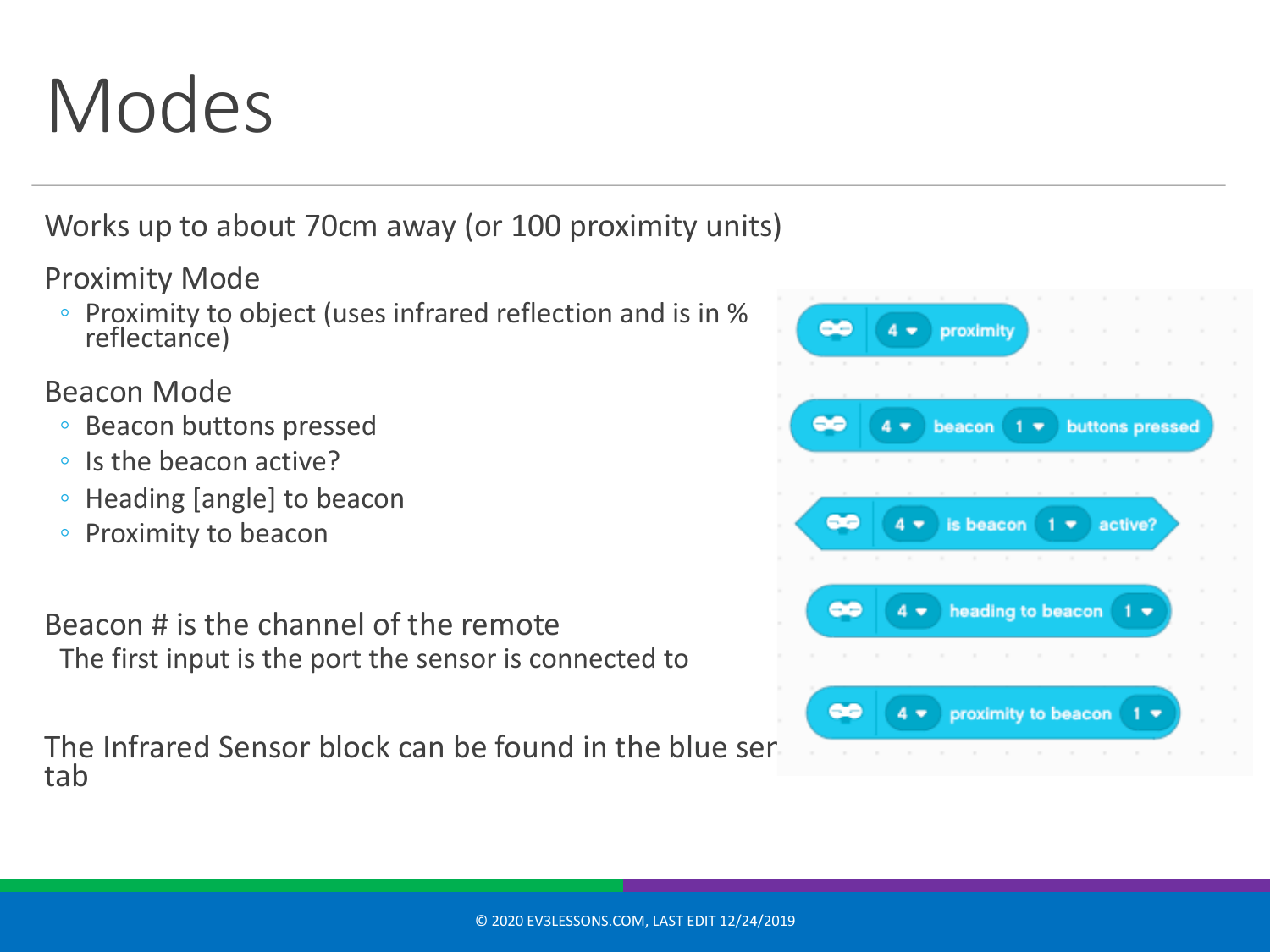#### Challenges

To learn how to use the Infrared Sensor you will complete three challenges:

- Challenge 1: Create a remote control for your robot that does a different action based on which button you press on the Remote
- Challenge 2: Proportional Dog Follower: The robot should move to wherever the Beacon is using proximity and heading
- Challenge 3: Test how accurate the Infrared Sensor is for measuring distances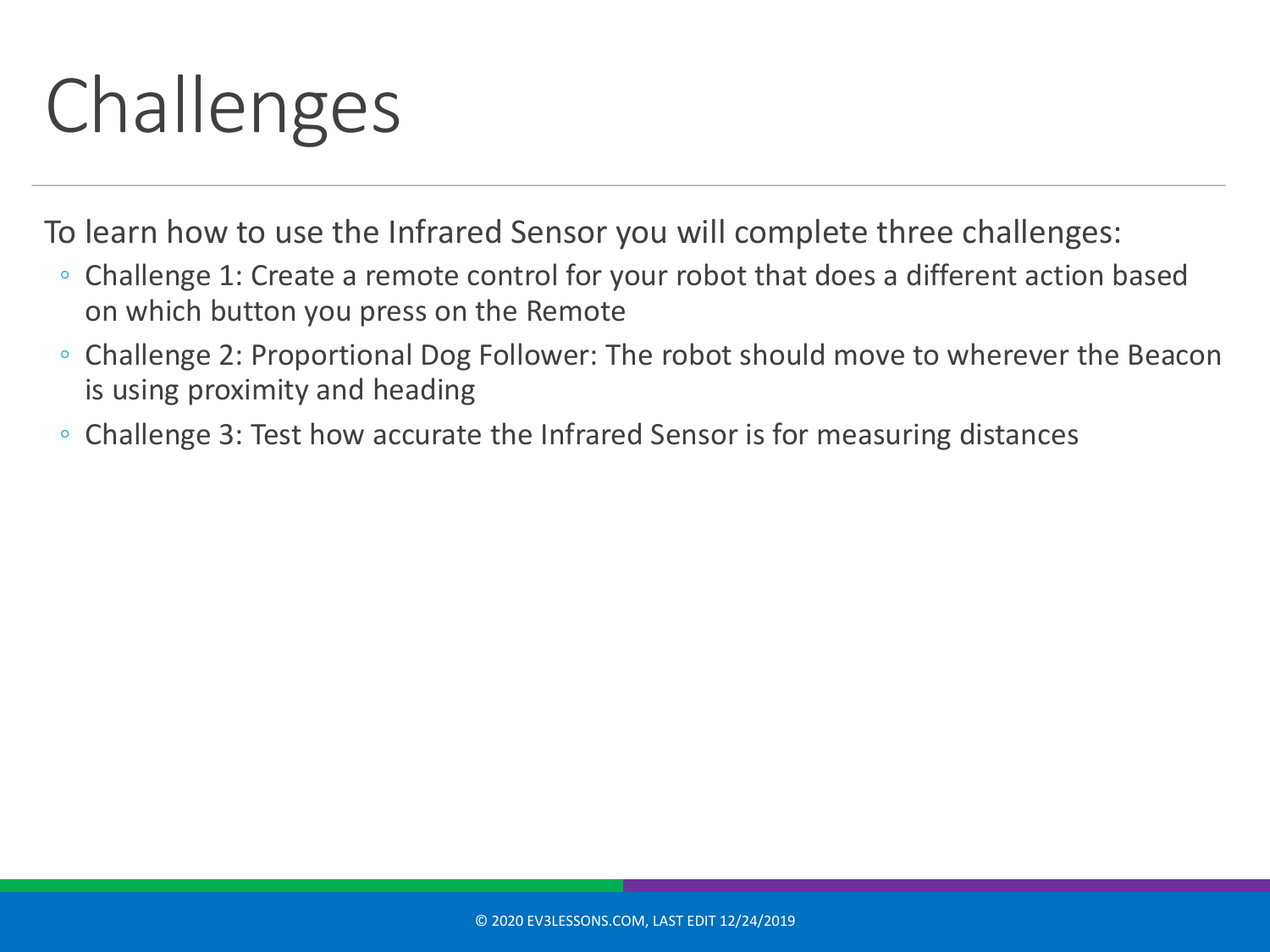#### Pseudocode/Hints

| <b>Challenge</b>                | <b>Hint/Pseudocode</b>                                                                                                                                                                                                                                                                                                                |
|---------------------------------|---------------------------------------------------------------------------------------------------------------------------------------------------------------------------------------------------------------------------------------------------------------------------------------------------------------------------------------|
| Remote<br>Control               | Run different actions based on which button(s) are pressed on<br>channel 1                                                                                                                                                                                                                                                            |
| Proportional<br>Dog Follower    | If the robot is <10 proximity from the beacon move backward<br>If the robot is >10 proximity from the beacon move forward<br>Use proportional control to adjust the steering base on the<br>"heading" of the beacon<br>Note: Proportional Control is covered in an Advanced Lesson on<br>EV3Lessons.com. Please refer to this lesson. |
| <b>Accuracy of</b><br>Proximity | Measure distance using ultrasonic and measure proximity using<br>infrared (use Port View on brick). Compare measurements for<br>different distances to different surfaces.                                                                                                                                                            |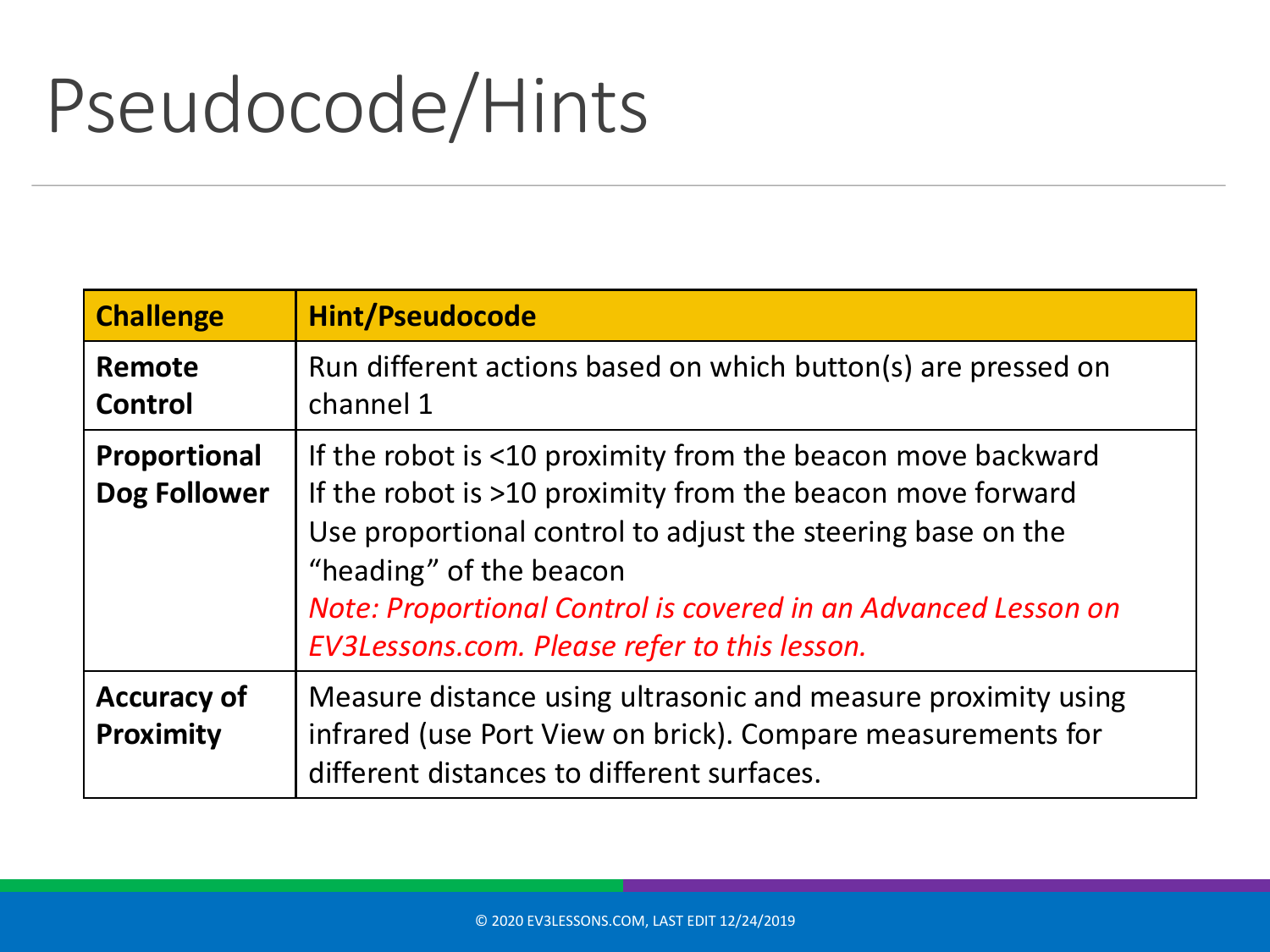#### Solution: Remote Control



Make sure to set your beacon remote to channel 1 using the slider button on beacon

In a forever loop, use nested switches to determine which button is pressed. Run a different action for each button. In the example on the left, the robot will move Right, Left, Forward or Backward depending upon what button is pressed.

If no defined button is pressed, stop motors.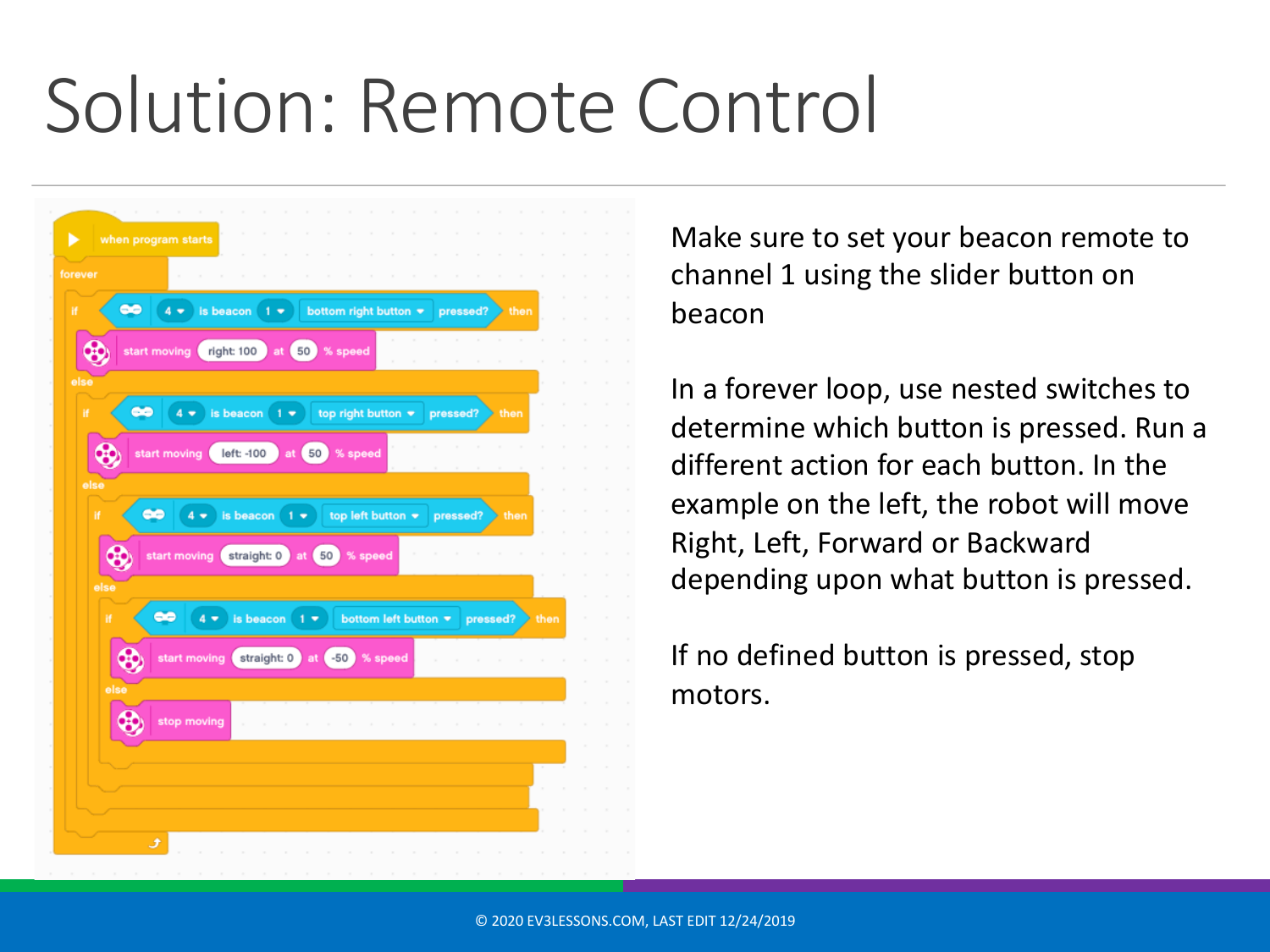## Solution: Dog Follower (Advanced)



For a simple, non proportional version, try adapting the Ultrasonic Dog Follower in our beginner lessons.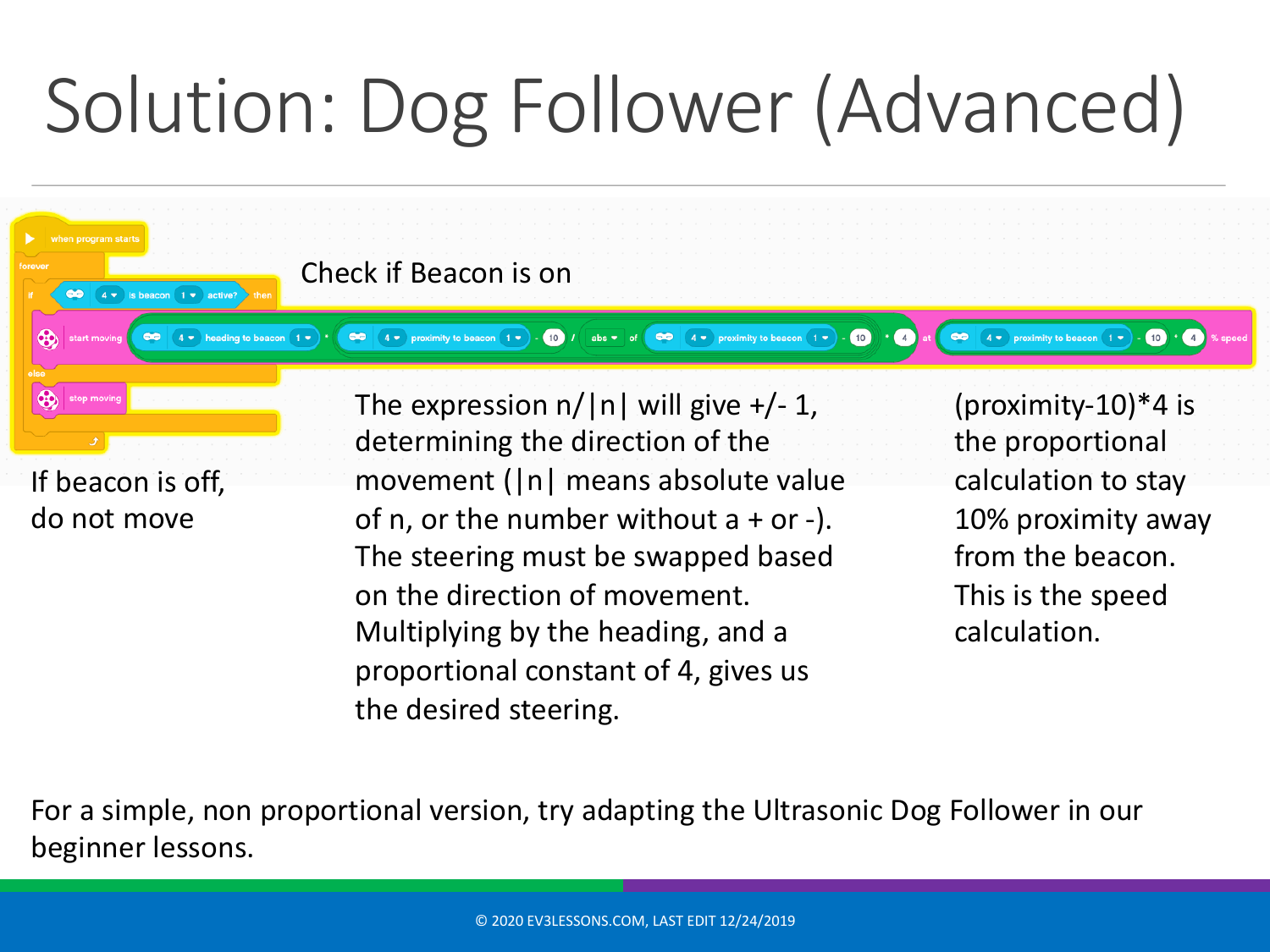### Challenge 3: Compare Sensors

| <b>Surface</b>         | <b>Actual</b><br><b>Distance to</b><br><b>Surface</b> | <b>Ultrasonic</b><br><b>Measurement</b> | <b>Infrared</b><br><b>Measurement</b> |
|------------------------|-------------------------------------------------------|-----------------------------------------|---------------------------------------|
| Aluminium<br>Foil      | 10CM                                                  |                                         |                                       |
| Wooden<br><b>Table</b> | 10CM                                                  |                                         |                                       |
| <b>Black Paper</b>     | <b>10 CM</b>                                          |                                         |                                       |
| Glass                  | <b>10 CM</b>                                          |                                         |                                       |
| <b>White Paper</b>     | <b>10 CM</b>                                          |                                         |                                       |
| <b>Beacon</b>          | <b>10 CM</b>                                          |                                         |                                       |

#### **Instructions:**

- 1) Hold the each sensor 10CM away from the material and check the sensor readings on Port View
- 2) Pick surfaces of varying reflectivity to try

#### **Lesson:**

The Infrared Sensor's reading are based on the intensity of the reflected IR light from the object. It will not be as accurate as an ultrasonic sensor in measuring how far away an object is. Try different distances next. The Beacon should be more accurate as it produces an infrared signal.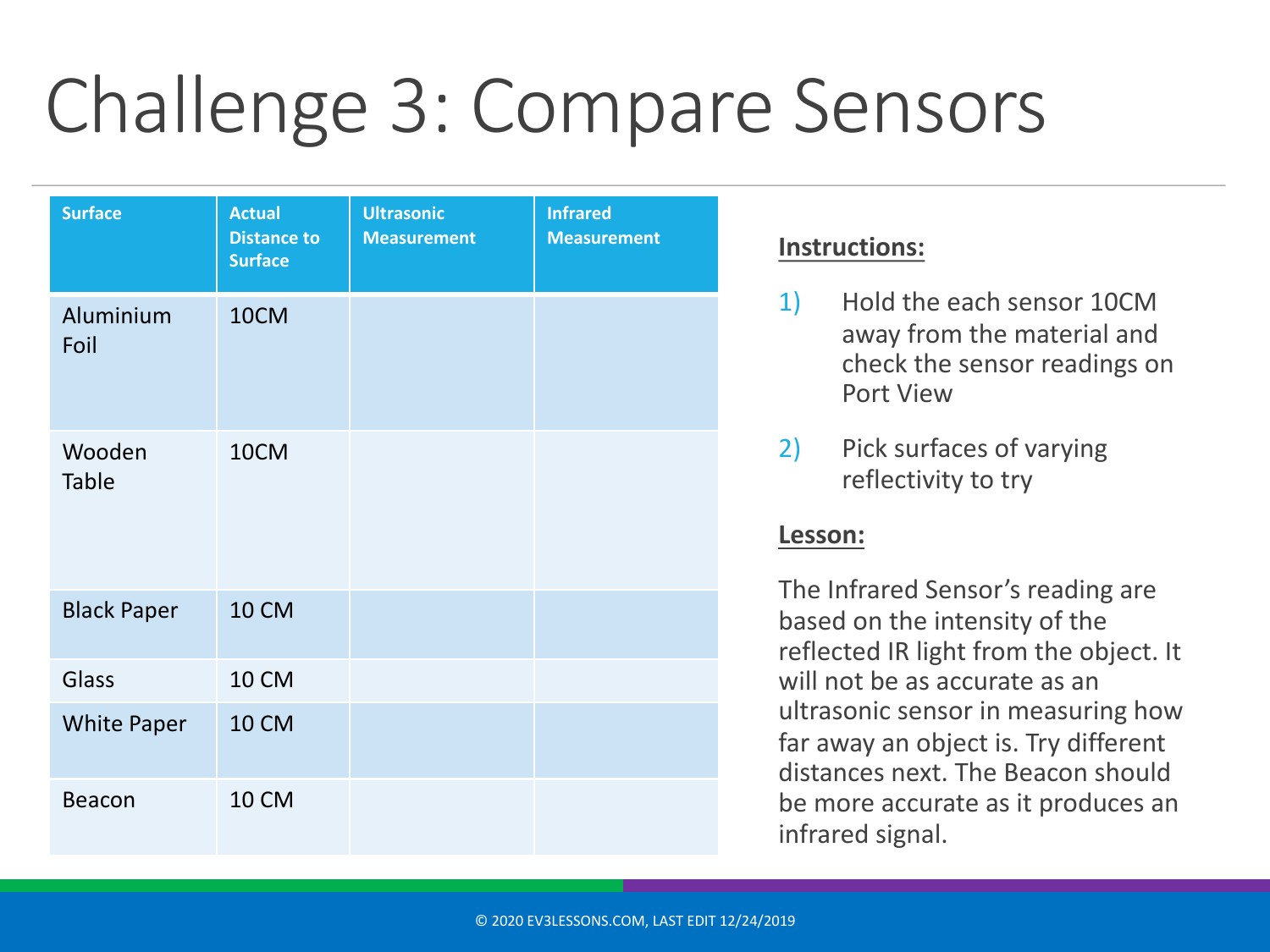#### Discussion Guide and Next Steps

What modes does the Infrared sensor have?

◦ Ans: Proximity, Beacon and Remote

Can the Infrared sensor measure distance?

◦ Yes, but not accurately because it is based on the reflected light intensity. So, it is going to vary based on the material the object is made of.

Next Steps:

Read the Advanced Lesson on Proportional Control.